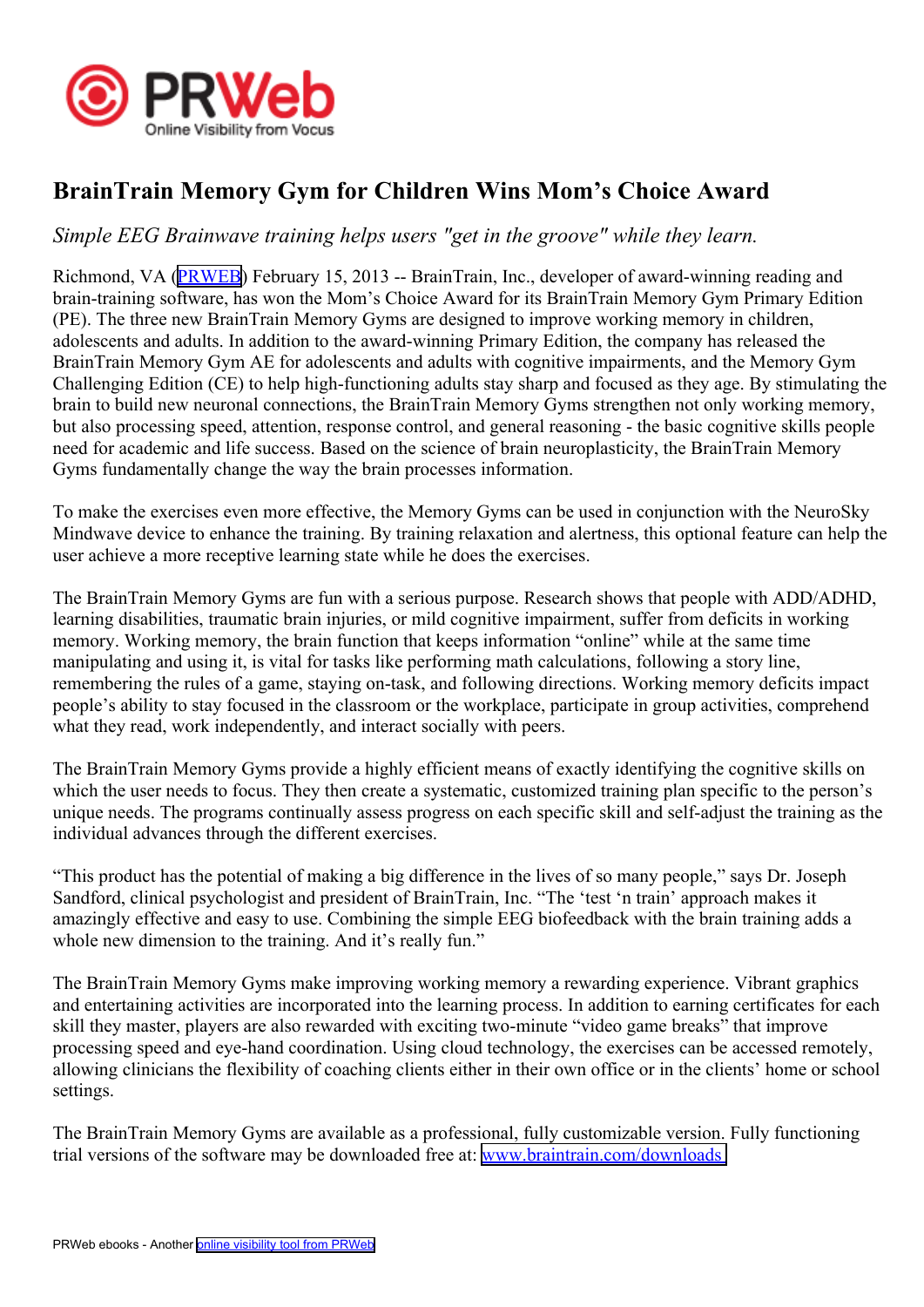

About BrainTrain

BrainTrain, Inc. was founded in 1989 by Joseph A. Sandford, Ph.D. Before becoming <sup>a</sup> clinical psychologist, Dr. Sandford was <sup>a</sup> professional computer programmer, so when he began his practice working with headinjured clients, it was natural for him to perceive how the computer could be an indispensable tool for helping them. His vision of using the computer as <sup>a</sup> way to improve people's quality of life through cognitive enhancement continues to define BrainTrain's mission. BrainTrain's software is currently used in all fifty states and in over fifty foreign countries. #########

For more information, press only, contact: Virginia Sandford, 804-320-0143, marketing(at)braintrain(dot)com